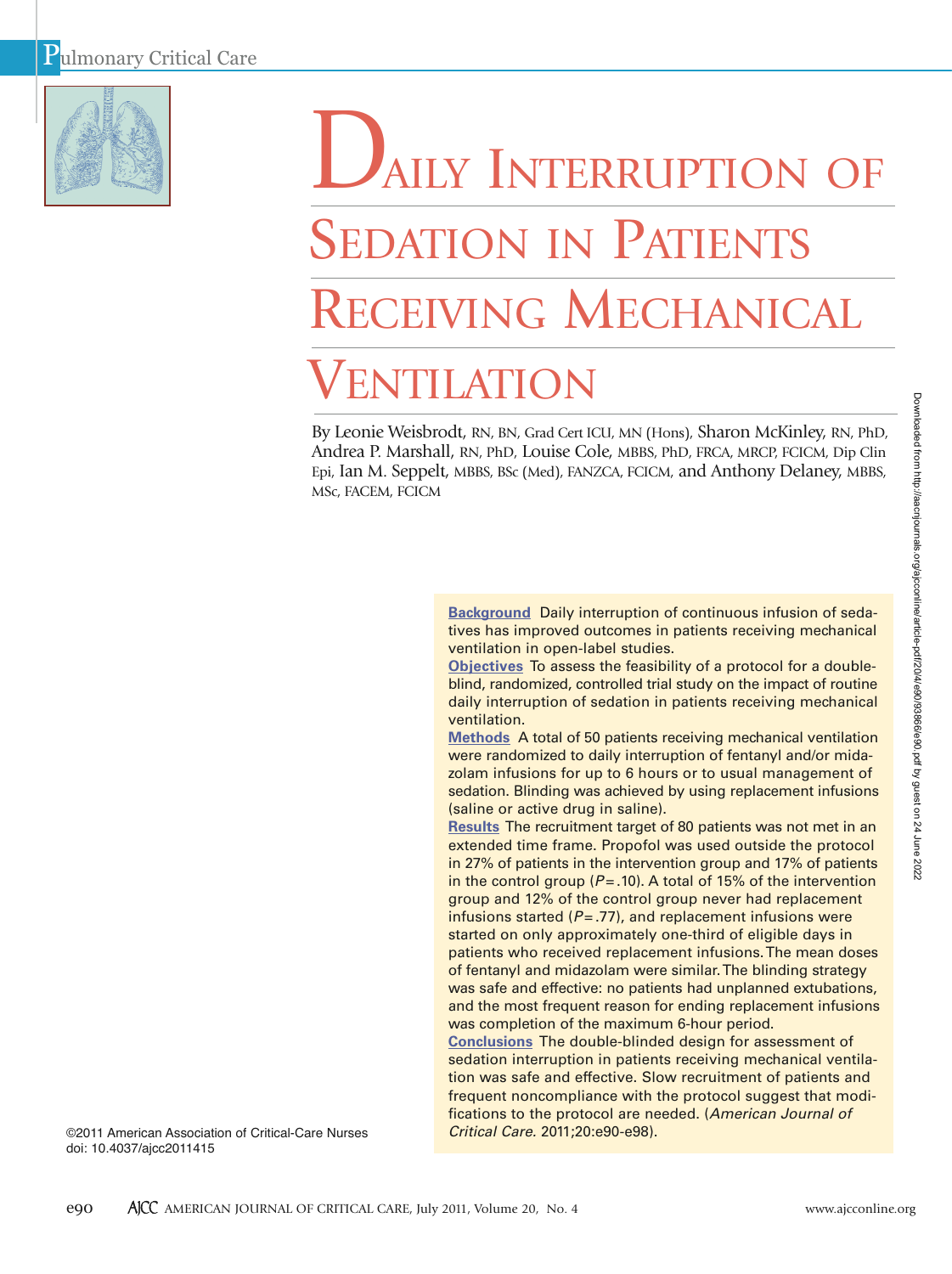comfort without inducing coma.

ppropriate sedation is an integral part of the care of critically ill patients<sup>1</sup> and has<br>been described as the challenge of providing comfort without inducing coma.<sup>2</sup><br>Assessing a patient's level of sedation, defining the been described as the challenge of providing comfort without inducing coma.<sup>2</sup> Assessing a patient's level of sedation, defining the appropriate level, and finding the balance between undersedation and oversedation add to the complexity of caring for patients in intensive care.<sup>3</sup> In some studies, sedation scoring systems, $4-6$ associated with improved outcomes, such as reduced duration of mechanical ventilation, reduced length of stay in the intensive care unit (ICU), and better psychological recovery.<sup>10</sup> However, in other studies in different settings,<sup>11-15</sup> improvement in patients' outcomes did not occur.

In a randomized study<sup>9</sup> in a single medical ICU in North America, adult patients were assigned to daily interruption of sedation or to standard care; no protocol for weaning from mechanical ventilation was used in either group. Patients in the intervention group had a significant reduction in the median duration of mechanical ventilation of 2.4 days. Primarily on the basis of this study, recommendations to adopt daily interruption of sedation as a standard of care are a component of several clinical practice guidelines.<sup>16-20</sup> A recent review<sup>21</sup> of research on daily interruption of sedation indicated that the practice is widespread despite limited published data and the methodological limitations of studies to date, particularly lack of blinding. Attempts to replicate the benefits of daily interruption of sedation have been

#### **About the Authors**

**Leonie Weisbrodt** is a senior research coordinator in the intensive care unit at Nepean Hospital, Penrith, New South Wales, Australia; a lecturer at the Sydney Nursing School, University of Sydney; and was a research student with the Faculty of Nursing, Midwifery and Health, University of Technology, Sydney, New South Wales during conduct of this project. **Sharon McKinley** is a professor of critical care nursing at the Faculty of Nursing, Midwifery and Health, University of Technology, Sydney, New South Wales, and the Northern Sydney Local Health District. **Andrea P. Marshall** is Sesqui senior lecturer in critical care at Sydney Nursing School, The University of Sydney, New South Wales. **Louise Cole** is a staff specialist in the Department of Intensive Care Medicine at Nepean Hospital and is subdean of education at the Nepean Clinical School, University of Sydney. **Ian M. Seppelt** is a staff specialist in the Department of Intensive Care Medicine at Nepean Hospital and is an honorary fellow in the critical care and trauma division of the George Institute in Sydney, New South Wales. **Anthony Delaney** is a staff specialist in the intensive care unit at Royal North Shore Hospital and a senior lecturer at Sydney Medical School-Northern, University of Sydney, St Leonards, New South Wales.

**Corresponding author:** Leonie Weisbrodt, RN, BN, Grad Cert ICU, MN (Hons), Department of Intensive Care Medicine, Nepean Hospital, Derby St, Penrith NSW, Australia 2750 (e-mail: Leonie.Weisbrodt@sydney.edu.au).

inconclusive.<sup>11,13,22</sup> A lack of consistent findings in these studies may be associated with shortfalls in study design, most importantly, the lack of blinding investigators to the study intervention. A possible way for blinding in a study of sedation interruption is random assignment of patients to either a placebo solution or a solution identical to their prescribed sedative during the period of interruption.

Because of anticipated complexity and a lack of information on the anticipated treatment effect

size, we conducted a pilot study to assess the feasibility of a protocol for a double-blind, randomized, controlled examination of the impact of a routine, daily interruption in sedation vs standard care in adults receiving mechanical ventilation in Australian ICUs. Feasibility was assessed by

determining the ability to recruit patients to the study and apply the protocol in the context of local clinical practice.

### **Methods**

#### **Patients**

Patients included in the study were recruited from 2 level-3 ICUs<sup>23</sup> in New South Wales, Australia. During the recruitment period, the Nepean Hospital ICU had 12 intensive care beds, and the Royal North Shore Hospital had 29. Admissions to both units included a mix of medical, surgical, and trauma patients. As is standard in Australian ICUs, the admission and care of patients in each unit were directed by a trained ICU physician responsible for all treatment decisions.<sup>24</sup> Patients care was reviewed daily by a team of medical officers, led by the intensive care staff specialist, and treatment decisions, including sedation management plans, were made in consultation with the bedside nurses. One-to-one nursing care was standard for patients receiving mechanical ventilation.24 Adjustments in treatments, including continuous infusion of sedatives, by bedside nurses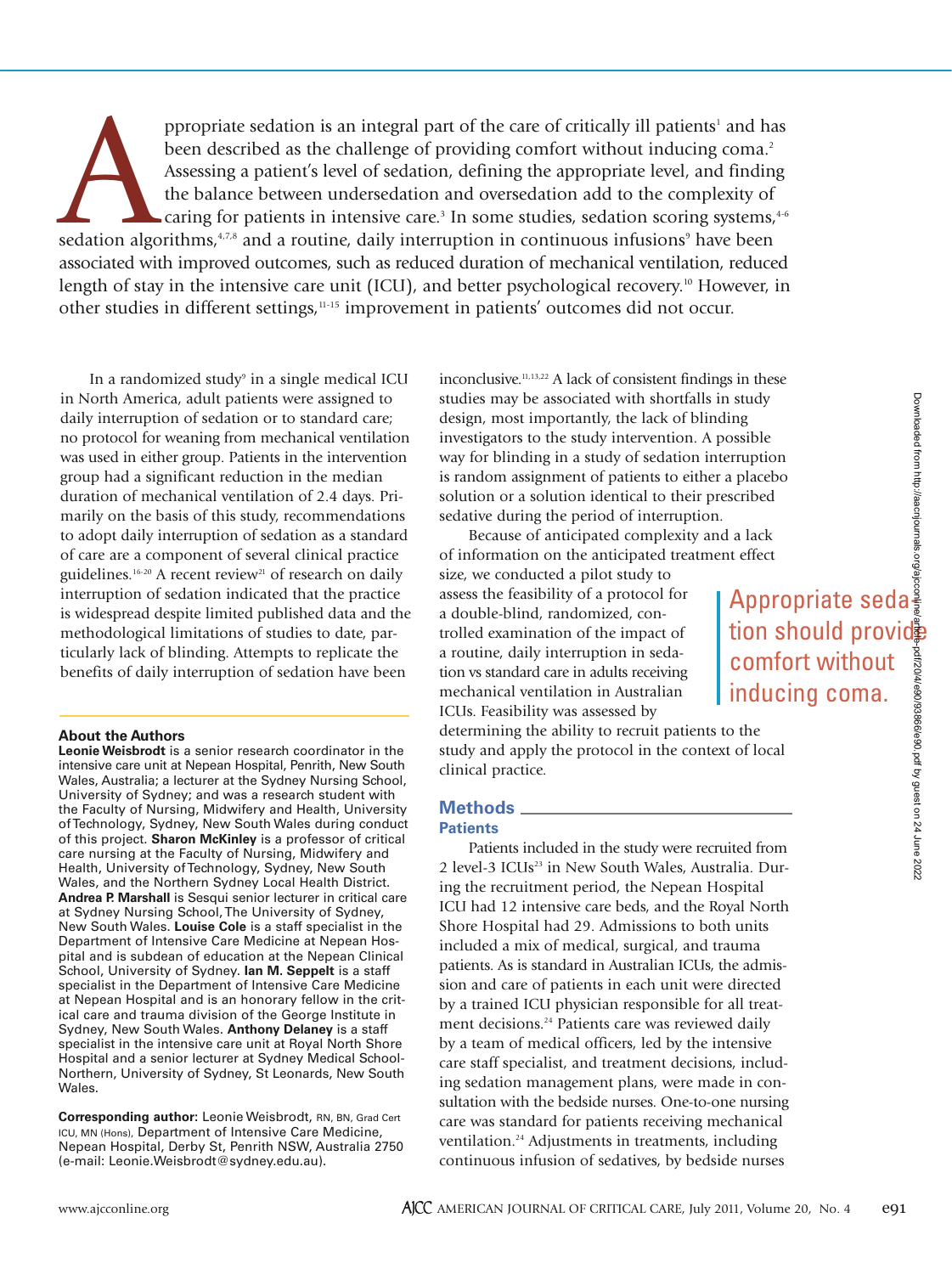was based on a patient's response and occurred within prescribed limits throughout the day.

All patients receiving mechanical ventilation for more than 12 hours were screened daily and considered for inclusion in the study if they were receiving continuous infusions of fentanyl and/or

Daily sedation interruption practice is widespread despite limited published data. midazolam and were expected to require these infusions for 48 hours or more. Patients were excluded if they had a neurological or neurosurgical diagnosis (Acute Physiology and Chronic Health Evaluation III definitions<sup>25</sup>) at admission, had taken a drug overdose, could not comprehend English, or had limitations to treatment, such as do-not-resuscitate

orders. The study was conducted in accordance with the Helsinki Declaration of 1975. Institutional ethics approval was obtained, and prospective informed consent was sought from each patient's next of kin.

#### **Study Treatments**

Patients were randomized 1:1 with variable block sizes by using a computer sequence and sequentially numbered, sealed, opaque envelopes. In the absence of contraindications, every patient was given a replacement infusion in place of his or her prescribed sedative for a defined period each day. These infusions consisted of physiological saline for patients in the intervention group and fentanyl and/or midazolam in physiological saline for patients in the control group. Thus, the intervention group had a daily interruption in sedation and the control group continued to receive their current dose of sedative. Replacement infusions in both groups appeared

Every patient was given a replacement infusion (some with sedation, some without) for a defined period each day. identical and were labeled "study drug." For easy identification, colored tubing was used for intravenous administration of the study drug infusions in both groups. A team of nonclinical senior nurses in the ICU were responsible for randomizing patients to the 2 groups and for preparing the study drug. Patients, researchers, bedside nurses, and treating physicians had no knowledge of the treatment given (ie, were blinded). If a patient required rein-

tubation during the ICU stay or was readmitted to an ICU during the same hospitalization, daily replacement infusions were recommenced consistent with previous group assignments.

Sedation with fentanyl and/or midazolam was prescribed by the medical staff responsible for the

clinical care of each patient according to the usual practice in each ICU. The use of propofol or any drug other than midazolam or fentanyl for other than extreme agitation or procedures was considered a violation of the protocol. Ad hoc interruption of continuous sedation (eg, assessment of readiness for weaning) was permitted in both groups of patients at the discretion of the clinical medical team. The Richmond Agitation-Sedation Scale (RASS)<sup>6</sup> was used to assess the level of sedation each morning of mechanical ventilation and again at the restart of the patient's prescribed sedative after cessation of the study drug. According to standard care in the participating units, sedation prescriptions were not targeted to a prespecified RASS score.

The appropriateness of starting infusion of the study drug was assessed each morning for each patient, starting on the second morning of mechanical ventilation. The study drug was not started if the patient was scheduled for invasive procedures or investigations requiring in-hospital transport within the next 2 hours; infusion of the study drug was started after the procedure was completed. Before starting infusion of the study drug, the bedside nurse determined the patient's RASS score, and if the patient was sufficiently oriented and awake to interact with the instruments or otherwise communicate with the nurse, assessed pain by using a 0 to 10 numeric rating scale, with  $0 = \text{pain-free}$  and  $10 = \text{``worst pain}$  ever experienced,"26 and anxiety by using the Faces Anxiety Scale.<sup>27</sup> Patients were exempt from infusion of the study drug that day if their pain was considered marked, they were scheduled for surgery within the study drug infusion period, or the treating clinicians deemed the infusion inappropriate because of clinical need, such as neuromuscular blockade.

Infusion of the study drug was stopped if the patient met any of the following criteria: increased levels of pain, unstable hemodynamic status, a 1 point increase in the score on the Faces Anxiety Scale, a score of +2 or more on the RASS, ventilator dyssynchrony, any procedure or event requiring an increase in sedation, and infusion of the study drug for 6 hours. As soon as infusion of the study drug was stopped for any of the criteria, infusion of the prescribed sedative was restarted. The 6-hour maximum duration was included to preserve the blinding in patients in the control group who might not have met any of the other criteria for stopping the study drug for several days. Infusion of the study drug could by decreased or stopped by the clinical team if they thought that the level of sedation should be reduced. The clinical team also controlled all other aspects of patient care.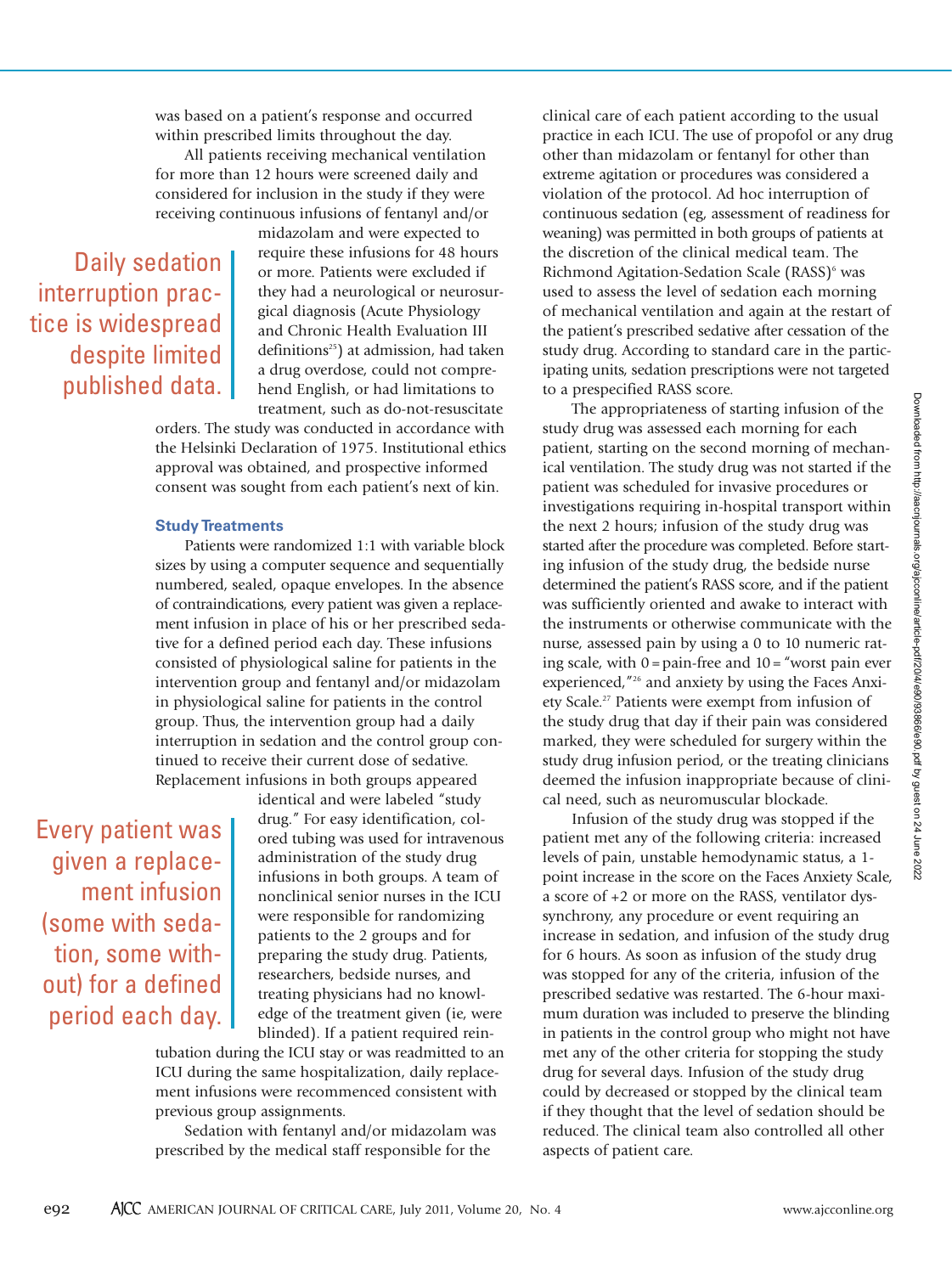#### **Strategies to Promote Adherence to the Protocol**

The study protocol was developed according to the current standard practices for the management of sedation, with the exception that nonstudy sedatives could only be prescribed after consultation with a senior medical officer. Research nurses were continually available to consult with the clinical team, provide one-to-one support for the bedside nurses, and monitor protocol adherence daily. Education from senior clinicians was provided when deviations in protocol occurred.

#### **Outcomes and Data Collection**

The primary goal of the study was to assess the safety, feasibility, and effectiveness of the study protocol. Safety was defined as the number of unplanned extubations during the study intervention and the percentage of patients with agitation (RASS score greater than +2). Feasibility was defined as being able to enroll at least 80 patients in the 2 ICUs in a 12-month period and the ability to apply the protocol as evidenced by compliance with protocol requirements by clinicians. Effectiveness was defined as the ability of the investigators, patients, or clinicians to ascertain treatment assignment on the basis of a patient's response during infusion of the study drug.

Demographic and clinical data, scores on the Acute Physiology and Chronic Health Evaluation II,<sup>28</sup> diagnostic classification according to scores on the Acute Physiology and Chronic Health Evaluation III,<sup>25</sup> and number of unplanned extubations and trache ostomies were collected from the patients' records. The bedside nurse recorded sedation scores before and at the end of infusion of the study drug, duration of the infusion, and the reasons to restart the prescribed sedative. The total doses of study and nonstudy sedatives and the number of ad hoc interruptions were recorded. Nondrug outcomes included duration of mechanical ventilation and ventilator-free survival at 28 days, $29$  duration of ICU and hospital stays, and survival at hospital discharge and 6 months after ICU discharge.

#### **Data Analysis**

Data were analyzed by using SPSS, version 14.0 (SPSS Inc, Chicago, Illinois). Blinded analysis of clinical end points was performed by using the intention-to-treat principle. Mean daily doses of fentanyl and midazolam were calculated by dividing the total doses given via continuous infusion by the number of days of mechanical ventilation overall. Normally distributed data were compared by using *t* tests. Data that were not normally distributed were logarithmically transformed to base 10 and were compared by using *t* tests (drug doses, duration of mechanical ventilation, ICU and hospital stay). If

the transformed distributions were not normal, the untransformed data were compared by using the Mann-Whitney test (days study drug given and ad hoc interruption, adjusted for number of days of mechanical ventilation). Nominal variables were compared by using  $\chi^2$  analysis. A significance level of *P* = .05 was set for all statistical tests. This pilot study did not have sufficient power to detect significant differences in clinical end points. It was determined a priori

The Richmond Agitation-Sedation Scale was used to assess the level of sedation each morning of ventilation.

that the recruitment of 80 patients during a 1-year period, from both centers, would indicate the feasibility of a phase 3 study.

#### **Results**

#### **Patient Characteristics**

Of 1176 patients receiving mechanical ventilation who were screened between September 2005 and December 2007, 122 were eligible (Figure 1). Reasons for noneligibility were recorded. The study was terminated before recruitment of 80 patients because of slow recruitment rates. Informed written consent was not obtained for 72 patients who were otherwise eligible for the study; for 58 of the 72 (47.5% of the 122 eligible), the next of kin declined to provide consent. Data on 50 patients randomly assigned to the intervention group  $(n = 26)$  or the control group  $(n = 24)$  were included in the analysis. The groups had equivalent baseline characteristics (Table 1) and had similar RASS scores before infusions of the study drug were started (Table 2).

#### **Use of Sedatives**

Data on administration of the study drug and ad hoc interruptions are shown in Table 3. Each day, as indicated by the study protocol, clinicians' judgment was used to determine contraindications, such as poorly controlled pain, recent extreme agitation, and palliative care, before infusion of the study drug was started. Clinical staff considered that starting infusion of the study drug was never

appropriate for several patients in each group (15% of the intervention group and 13% of the control group), and infusion of the study drug was started for other patients on approximately one-third of

The use of replacement infusion to deliver blinded sedation interruption is feasible, safe, and effective.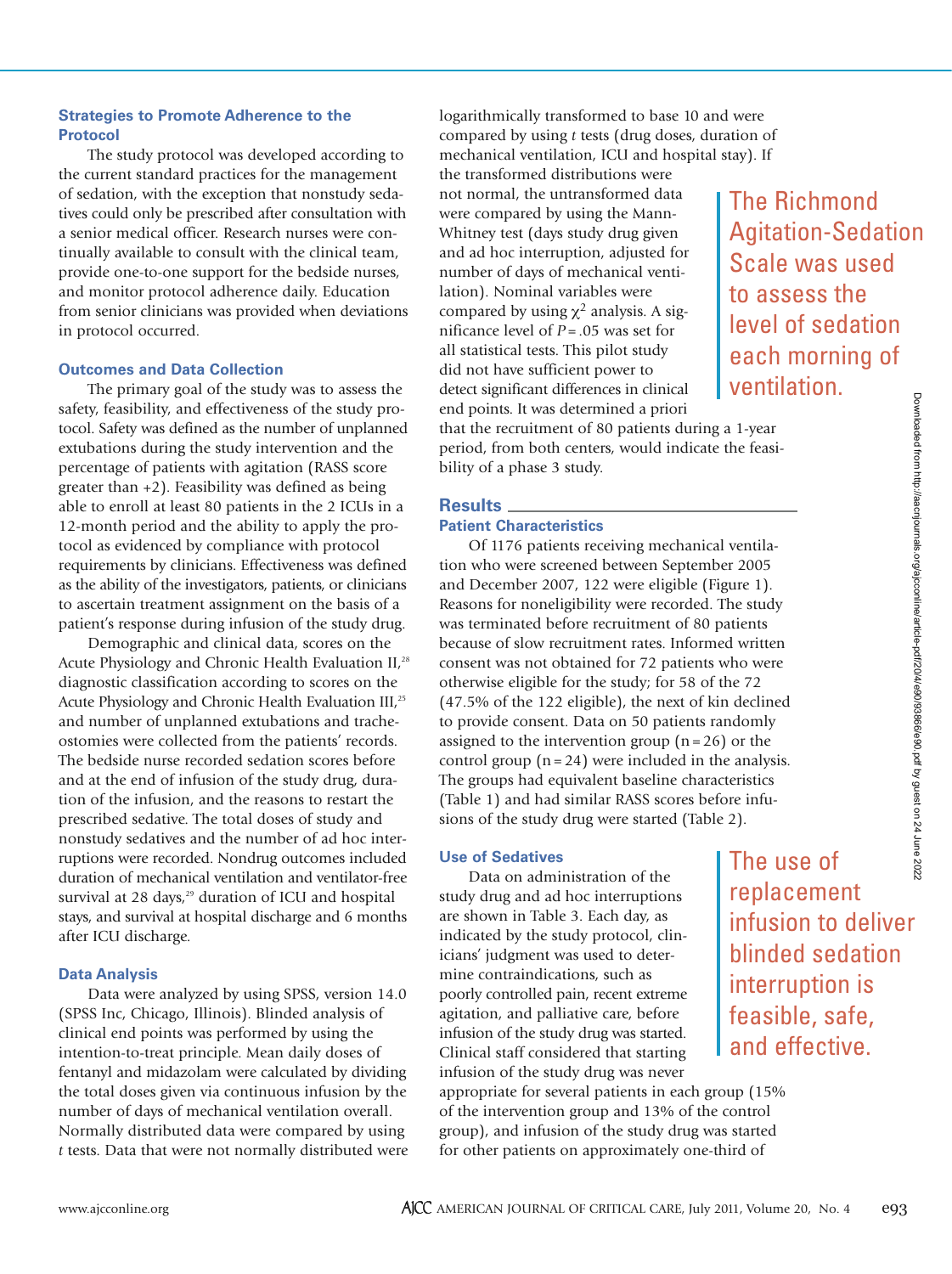

possible days. In addition to the planned interruption in the intervention group, ad hoc interruption of infusions of sedatives was implemented in many patients in both groups. Propofol was the most common additional agent used, sometimes in violation of the study protocol (Table 4). The median doses of fentanyl or midazolam did not differ significantly between the 2 groups of patients.

#### **Effects of Sedation**

A total of 239 morning RASS scores and 153 restart RASS scores were recorded (Table 2). The range of scores was similar for both groups at both times. Approximately 50% of patients in both groups had RASS scores greater than +1 at the time the prescribed sedative was restarted. The percentages of RASS scores of +2 or greater (ie, very agitated) immediately before the prescribed sedative was restarted were low in both groups. The reasons for stopping infusion of the study drug are presented in Figure 2. The most common reason in both groups was completion of the 6-hour period of infusion of the study drug; the next most common reason was agitation, which was similar between groups.

#### **Clinical End Points**

This pilot study was not designed to be adequately powered to detect significant differences in clinical outcomes. The 2 groups did not differ significantly (Table 5), and no unplanned extubations occurred during the study.

#### **Discussion**

This study was designed to assess the feasibility of conducting a randomized, double-blind, controlled clinical examination of a routine daily interruption to continuous sedation in patients receiving mechanical ventilation. The number of eligible patients and the number of patients receiving mechanical ventilation were low. Clinical staff often mistakenly anticipated that their patients would be ready for weaning from mechanical ventilation within 48 hours. More than a quarter of otherwise eligible patients were already enrolled in other clinical trials within the study units, and enrollment in our study was not possible. This problem of coenrollment was encountered in a similar study<sup>22</sup> and probably will become more prevalent in Australian ICUs.<sup>30</sup> The number of eligible patients was reduced further when nearly 50% of patients' next of kin declined to provide consent. The reasons for these refusals were not recorded, but possibly the concept of discontinuing drugs being given to promote comfort was considered too objectionable, despite assurances that the drugs would be recommenced at the first sign of discomfort. Concerns about insufficient sedation were expressed by some family members in another study<sup>13</sup> on interruption of sedation.

Adherence to the study protocol was a problem, particularly for use of propofol, which is used at least as commonly as midazolam in Australia.<sup>31,32</sup> The frequency of propofol use was unexpected, and because of its milky appearance, incorporating its use into the protocol would have increased the challenge of blinding allocation. The low percentage of days on mechanical ventilation that infusions of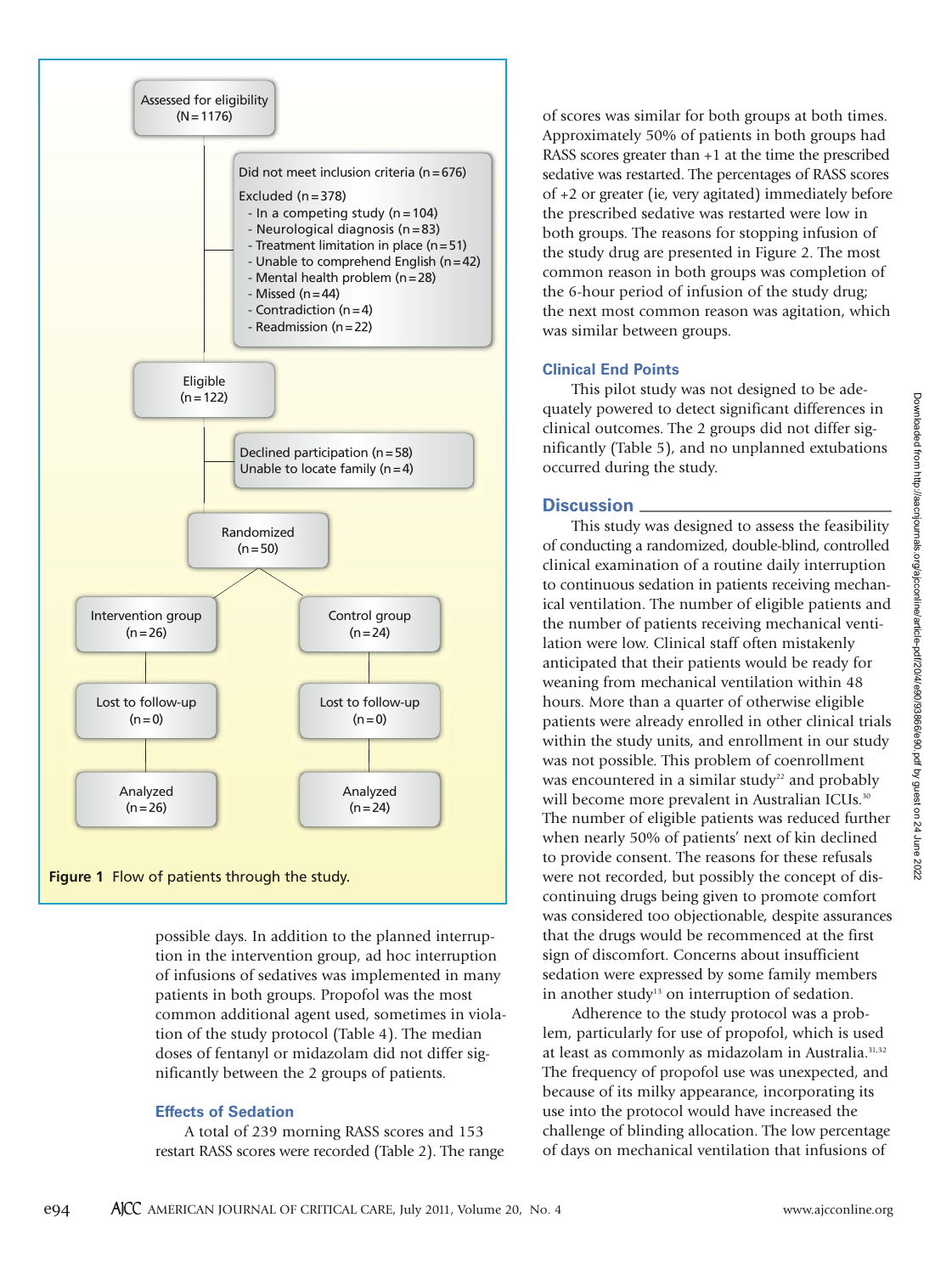#### **Table 1 Baseline characteristics according to group**

|                                                              | <b>Group</b>              |                  |                  |
|--------------------------------------------------------------|---------------------------|------------------|------------------|
| <b>Characteristic</b>                                        | Intervention ( $n = 26$ ) | Control $(n=24)$ | P                |
| Age, mean (95% CI), y                                        | 65.1 (58.4-71.6)          | 69.1 (63.7-74.5) | .35 <sup>a</sup> |
| Male sex, No. (%) of patients                                | 14(54)                    | 17(71)           | .21 <sup>b</sup> |
| APACHE II score, mean (95% CI)                               | 23.4 (20.3-26.4)          | 21.4 (18.4-24.4) | .36 <sup>a</sup> |
| Nonoperative diagnosis, No. (%) of patients                  | 22(85)                    | 18(75)           | .40 <sup>b</sup> |
| Reason for admission to intensive care unit, No. of patients |                           |                  | .17 <sup>c</sup> |
| Cardiac                                                      | $\mathbf{0}$              | $\overline{2}$   |                  |
| Respiratory                                                  | 10                        | 12               |                  |
| Gastrointestinal                                             | 6                         | 8                |                  |
| <b>Sepsis</b>                                                |                           | $\overline{2}$   |                  |
| Metabolic                                                    | $\overline{2}$            | 0                |                  |
| Renal                                                        |                           | $\mathbf 0$      |                  |

Abbreviations: APACHE, Acute Physiology and Chronic Health Evaluation; CI, confidence interval.

a Independent samples *t* test. **b** Fisher exact test.

<sup>c</sup> Pearson  $χ²$  test.

the study drug were given and the prevalence of ad hoc interruption of sedation diluted the effect of the intervention, as suggested by the lack of difference in the doses of fentanyl and midazolam. In another pilot study, $22$  the percentage of study days on which infusions were interrupted was higher (82%) than the percentage we were able to achieve. In a survey<sup>31</sup> of Australian and New Zealand intensive care practice, 62% of the respondents used daily interruption of sedation to manage some patients. However, this finding was inconsistent with the subsequent report<sup>32</sup> of a 1-day point prevalence study of 234 patients in which only 9.5% had had a deliberate interruption in their sedation in the previous 12 hours. In our 2 ICUs, the regular interruption of

# **Table 2**

| <b>Sedation scores</b>                                              |                                        |                        |  |
|---------------------------------------------------------------------|----------------------------------------|------------------------|--|
|                                                                     | % of total number of RASS assessments  |                        |  |
| <b>Scores on Richmond</b><br><b>Agitation Sedation Scale (RASS)</b> | <b>Intervention</b><br>$(n = 114)$     | Control<br>$(n = 125)$ |  |
| Each morning                                                        |                                        |                        |  |
| Between $-3$ and $-5$ (no eye contact)                              | 36.0                                   | 43.2                   |  |
| Between -2 and 0 (eye contact)                                      | 55.3                                   | 40.0                   |  |
| $\geq$ +1 (spontaneous movement)                                    | 8.8                                    | 16.8                   |  |
| At restart of prescribed sedative<br>after cessation of study drug  | Intervention $(n=72)$ Control $(n=81)$ |                        |  |
| Between -3 and -5 (no eye contact)                                  | 13.8                                   | 32.0                   |  |
| Between -2 and 0 (eye contact)                                      | 38.8                                   | 19.7                   |  |
| $\geq +1$ (spontaneous movement)                                    | 47.2                                   | 48.1                   |  |
| $\geq +2$ (very agitated)                                           | 13.9                                   | 7.4                    |  |

#### **Table 3**

## **Study drug infusions and ad hoc interruptions during study participation**

| Group                   |                                                                               |                  |
|-------------------------|-------------------------------------------------------------------------------|------------------|
| Intervention $(n = 26)$ | Control $(n=24)$                                                              | P                |
|                         |                                                                               |                  |
| 22(85)                  | 21 (88)                                                                       | .77ª             |
| $2(0-12)$               | $3(0-13)$                                                                     |                  |
| $25(0-80)$              | $35(0-99)$                                                                    | .17 <sup>b</sup> |
| 3.4(1.7)                | 4.6(1.7)                                                                      | .20 <sup>c</sup> |
|                         |                                                                               |                  |
| 16(62)                  | 12(50)                                                                        | .41a             |
| $1(1-4)$                | $1(1-5)$                                                                      |                  |
| $19(0-82)$              | $11(0-68)$                                                                    | .23 <sup>b</sup> |
|                         |                                                                               |                  |
|                         |                                                                               |                  |
|                         | Proportion of interruptions per day of mechanical ventilation, median (range) |                  |

c Independent samples *t* test.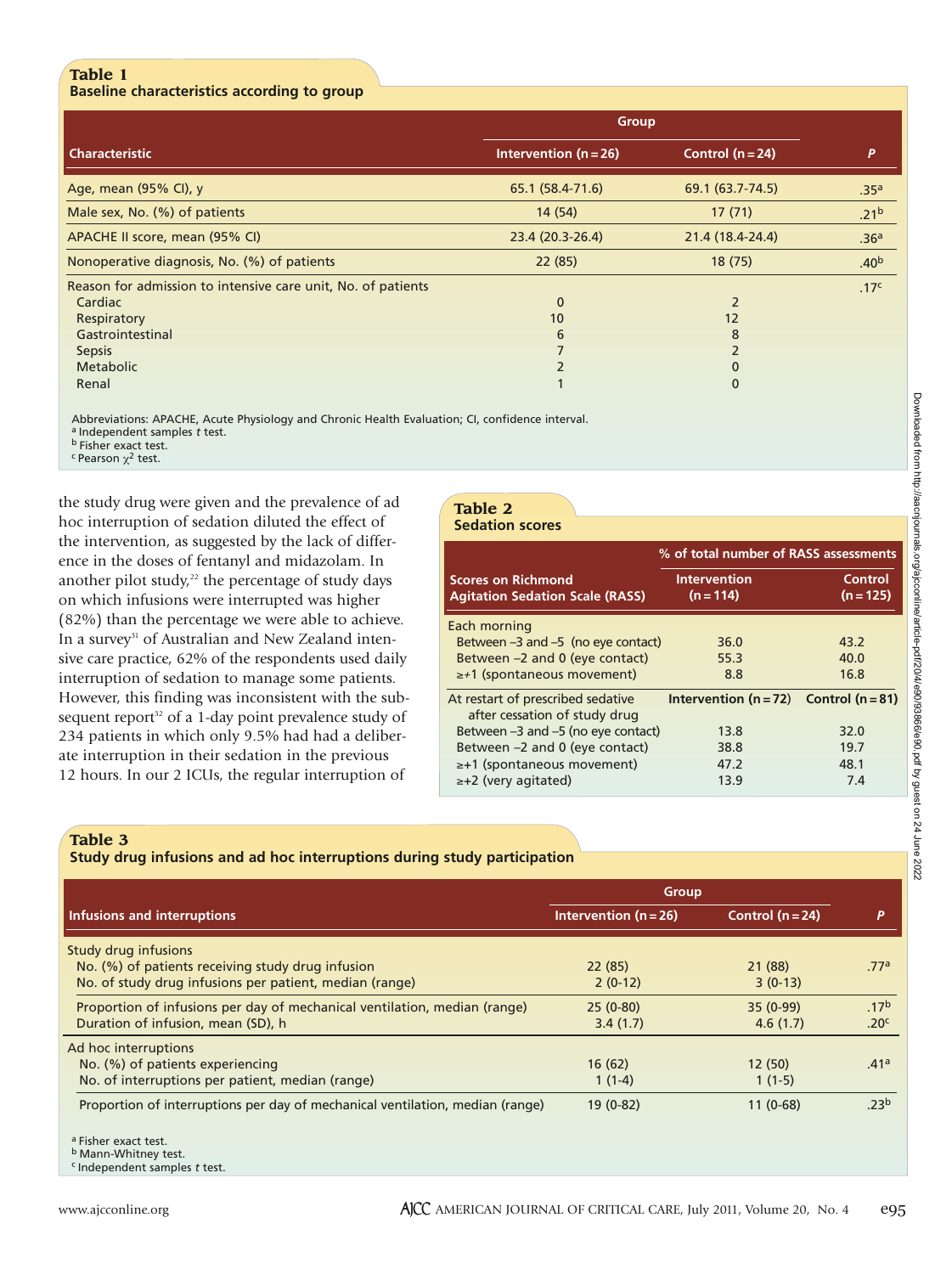#### **Table 4**

**Doses of fentanyl, midazolam, and propofol during mechanical ventilation**

|                                                                    | Group                     |                         |                  |
|--------------------------------------------------------------------|---------------------------|-------------------------|------------------|
| Drug dose and violations                                           | Intervention ( $n = 26$ ) | Control $(n=24)$        |                  |
| Fentanyl dose per day of mechanical ventilation, median (IQR), µq  | 721.1 (555-1063)          | $(451 - 2305)$<br>986.3 | .99a             |
| Midazolam dose per day of mechanical ventilation, median (IQR), mg | $(18-47)$<br>31.9         | $(13-95)$<br>33.23      | .41a             |
| No. (%) of patients prescribed propofol                            | (46)<br>12                | (62)<br>15              | .25 <sup>b</sup> |
| No. (%) of patients given propofol in violation of study protocol  | (27)                      | (17)<br>4               | .10 <sup>b</sup> |
| Total propofol dose, mean (CI), mg                                 | $(10.0 - 224.7)$<br>117   | 92.9 (15.8-170.0)       | .71 <sup>c</sup> |

a Fisher exact test.

**b** Mann-Whitney test.

c Independent samples *t* test.



**Figure 2** Principal reason patient was returned to prescribed sedation.

sedation appears to be more common than the point prevalence estimate.

Our blinding strategy was feasible, safe, and apparently effective. Similar numbers of patients in the intervention and control groups experienced spontaneous movement at the end of infusion of the study drug, and the most frequent reason for ending infusion was the elapse of the maximum 6-hour period. This finding suggests that a patient's response generally did not indicate his or her group assignment. The safety of the blinding strategy is supported by the low numbers of agitated patients immediately before the prescribed sedative was restarted and the absence of unintended extubation in either group. Other studies $9,11,13,22$  of daily interruption in sedation have been open label, with the intervention managed by the investigators. In the randomized study by Kress et al,<sup>9</sup> clinical staff were not informed of group allocation, but an investigator openly interrupted the sedative infusions in the intervention group, and a research nurse evaluated patients in whom sedatives were ceased until the patients were awake or agitated. Therefore it seems likely that the clinical staff in the study by Kress et al were aware of the group allocation. In another study, Mehta et al<sup>22</sup> argued that blinding after randomization was not possible.

Our protocol would have been improved by less reliance on an accurate prediction for duration of mechanical ventilation from the clinicians; a simpler inclusion question would be "Is this patient going to be receiving mechanical ventilation tomorrow?" during the first 24 hours of admission. Including propofol as a primary agent of sedation would complicate blinding because of the need for a white liquid placebo, such as lipid, but use of propofol for interim sedation (for whatever reason) should be included in future protocols. The number of ad hoc interruptions in sedation provides support for waived or delayed consent but, on the other hand, also suggests that clinicians are adopting daily interruption of sedation despite a lack of evidence suggesting a benefit of this practice in the Australian context.

#### **Conclusion**

We found that a double-blinded strategy for the study of sedation in patients receiving mechanical ventilation can be safe and effective. Slow recruitment and protocol violations, with the low proportion of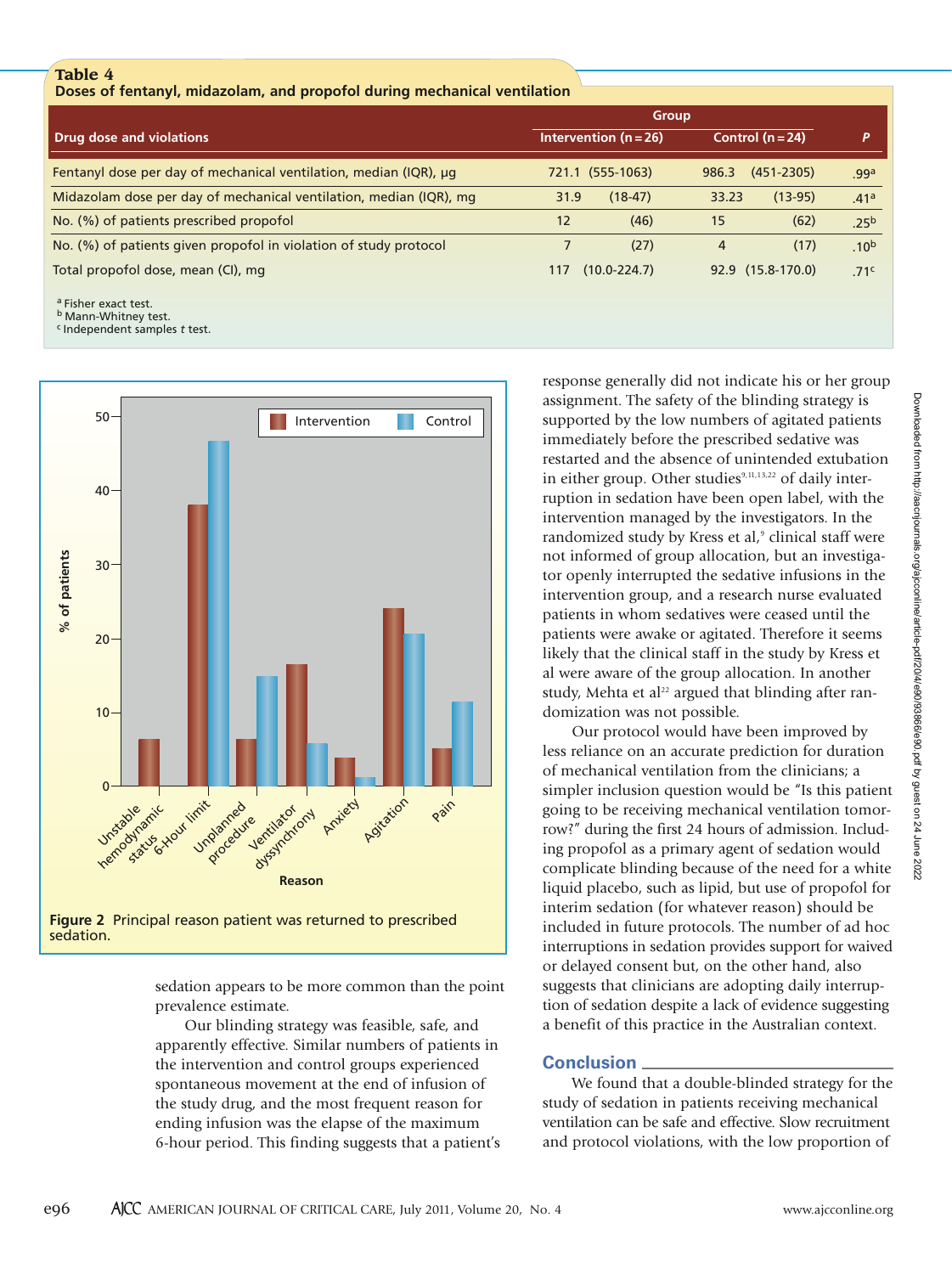#### **Table 5 Clinical outcomes**

|                                                                   | Group                     |                    |                  |
|-------------------------------------------------------------------|---------------------------|--------------------|------------------|
| <b>Characteristic</b>                                             | Intervention ( $n = 26$ ) | Control $(n=24)$   | P                |
| Duration of mechanical ventilation, median (IQR)                  | $8.0(3.6-14.5)$           | $8.4(4.4-14.3)$    | .93 <sup>a</sup> |
| 28-day ventilator-free survival, mean (CI)                        | $11.9(7.6-16.1)$          | $10.6(6.2-14.9)$   | .66 <sup>b</sup> |
| Duration of ICU stay in days, median (IQR)                        | $8.2(6.4-17.3)$           | $11.3(7.4-18.6)$   | .83 <sup>a</sup> |
| Duration of hospital stay in days, median (IQR)                   | 20.1 (11.0-41.7)          | 18.5 (11.5-31.2)   | .87 <sup>a</sup> |
| ICU mortality, number (%)                                         | 5(19.0)                   | 8(33.0)            | .30 <sup>c</sup> |
| Six-month mortality, number (%)                                   | 13(50.0)                  | 11(45.8)           | .77 <sup>c</sup> |
| Tracheostomy, number (%)                                          | 8(31.1)                   | 13(54.2)           | .99 <sup>d</sup> |
| Days from mechanical ventilation start to tracheostomy, mean (CI) | $5.3(4.09-6.41)$          | $5.8(3.96 - 7.71)$ | .61 <sup>b</sup> |

Abbreviations: CI, 95% confidence interval; ICU, intensive care unit; IQR, interquartile range.

<sup>a</sup> Independent samples *t* test for  $log_{10}$  transformed data. **b** Independent samples *t* test.

c Fisher exact test.

<sup>d</sup> Pearson  $χ²$  test.

days that the planned interruption of sedation actually occurred and frequent ad hoc interruptions suggest that use of the current protocol in a large multicenter study might be difficult.

#### ACKNOWLEDGMENTS

This study was endorsed by the ANZICS CTG. The investigators would like to thank the clinical staff and unblinded teams at Nepean and Royal North Shore Hospitals for their enthusiastic support of this difficult project.

#### FINANCIAL DISCLOSURES

Leonie Weisbrodt and Ian Seppelt were members of the Sedation Advisory Board in Intensive Care for Hospira Inc, Lake Forest, Illinois, and have received honoraria, which were donated to the hospital research fund, for attending board meetings. These 2 authors are also members of the management committee for the SPICE (Sedation Practices in Intensive Care) investigators, who have been awarded an unrestricted grant from Hospira Inc to support conduct of the study.This study (clinical trial registration number ACTRN1260-5000043639) was supported by grants from the Intensive Care Foundation and Australian College of Critical Care Nurses.

#### **eLetters**

Now that you've read the article, create or contribute to an online discussion on this topic. Visit **www.ajcconline.org** and click "Respond to This Article" in either the full-text or PDF view of the article.

#### **SEE ALSO**

For more about sedation and mechanical ventilaton, visit the *Critical Care Nurse* Web site, **www.ccnonline .org**, and read the article by Short, "Use of Dexmedetomidine for Primary Sedation in a General Intensive Care Unit" (February 2010).

#### **REFERENCES**

- 1. Hogarth DK, Hall J. Management of sedation in mechanically ventilated patients. *Curr Opin Crit Care.* 2004;10(1):40-46.
- 2. Fraser GL, Riker RR. Comfort without coma: changing sedation practices. *Crit Care Med.* 2007;35(2):393-340.
- 3. De Jong MM, Burns SM, Campbell ML, et al. Development of the American Association of Critical-Care Nurses' sedation assessment scale for critically ill patients. *Am J Crit Care.* 2005;14(6):531-544.
- 4. De Jonghe B, Bastuji-Garin S, Fangio P, et al. Sedation algorithm in critically ill patients without acute brain injury. *Crit Care Med.* 2005;33(1):120-127.
- 5. Ely EW, Truman B, Shintani A, et al. Monitoring sedation status over time in ICU patients: reliability and validity of the Richmond Agitation-Sedation Scale (RASS). *JAMA.* 2003;289(22):2983-2991.
- 6. Sessler CN, Gosnell MS, Grap MJ, et al. The Richmond Agitation-Sedation Scale: validity and reliability in adult intensive care unit patients. *Am J Respir Crit Care Med.* 2002; 166:1338-1344.
- 7. Brook AD, Ahrens TS, Schaiff R, et al. Effect of a nursingimplemented sedation protocol on the duration of mechanical ventilation. *Crit Care Med.* 1999;27(12):2824-2825.
- 8. Chanques G, Jaber S, Barbotte E, et al. Impact of systematic evaluation of pain and agitation in an intensive care unit. *Crit Care Med.* 2006;34(6):1691-1699.
- 9. Kress JP, Pohlman AS, O'Connor MF, Hall JB. Daily interruption of sedative infusions in critically ill patients undergoing mechanical ventilation. *N Engl J Med.* 2000;342(20): 1471-1477.
- 10. Kress JP, Gehlbach BK, Lacy M, Pliskin N, Pohlman AS, Hall JB. The long-term psychological effect of daily sedative interruption on critically ill patients. *Am J Respir Crit Care Med.* 2003;168:1457-1461.
- 11. Anifantaki S, Prinianakis G, Vitsaksaki E, et al. Daily interruption of sedative infusions in an adult medical-surgical intensive care unit: randomized controlled trial. *J Adv Nurs.* 2009;65(5):1054-1060.
- 12. Bucknall TK, Manias E, Presneill JJ. A randomized trial of protocol-directed sedation management for mechanical ventilation in an Australian intensive care unit. *Crit Care Med.* 2008;36(5):1649-1651.
- 13. de Wit M, Gennings C, Jenvey WI, Epstein SK. Randomized trial comparing daily interruption of sedation and nursingimplemented sedation algorithm in medical intensive care unit patients. *Crit Care.* 2008;12(3):R70.
- 14. Elliott R, McKinley S, Aitken LM, Hendrikz J. The effect of an algorithm-based sedation guideline on the duration of mechanical ventilation in an Australian intensive care unit. *Intensive Care Med.* 2006;32(10):1506-1514.
- 15. Williams TA, Martin S, Leslie G, et al. Duration of mechanical ventilation in an adult intensive care unit after introduction of sedation and pain scales. *Am J Crit Care.* 2008;17(4):349-356.
- 16. Vincent JL. Give your patient a fast hug (at least) once a day. *Crit Care Med.* 2005;33(6):1424-1425.
- 17. Dellinger RP, Carlet JM, Masur H, et al. Surviving Sepsis Campaign guidelines for management of severe sepsis and